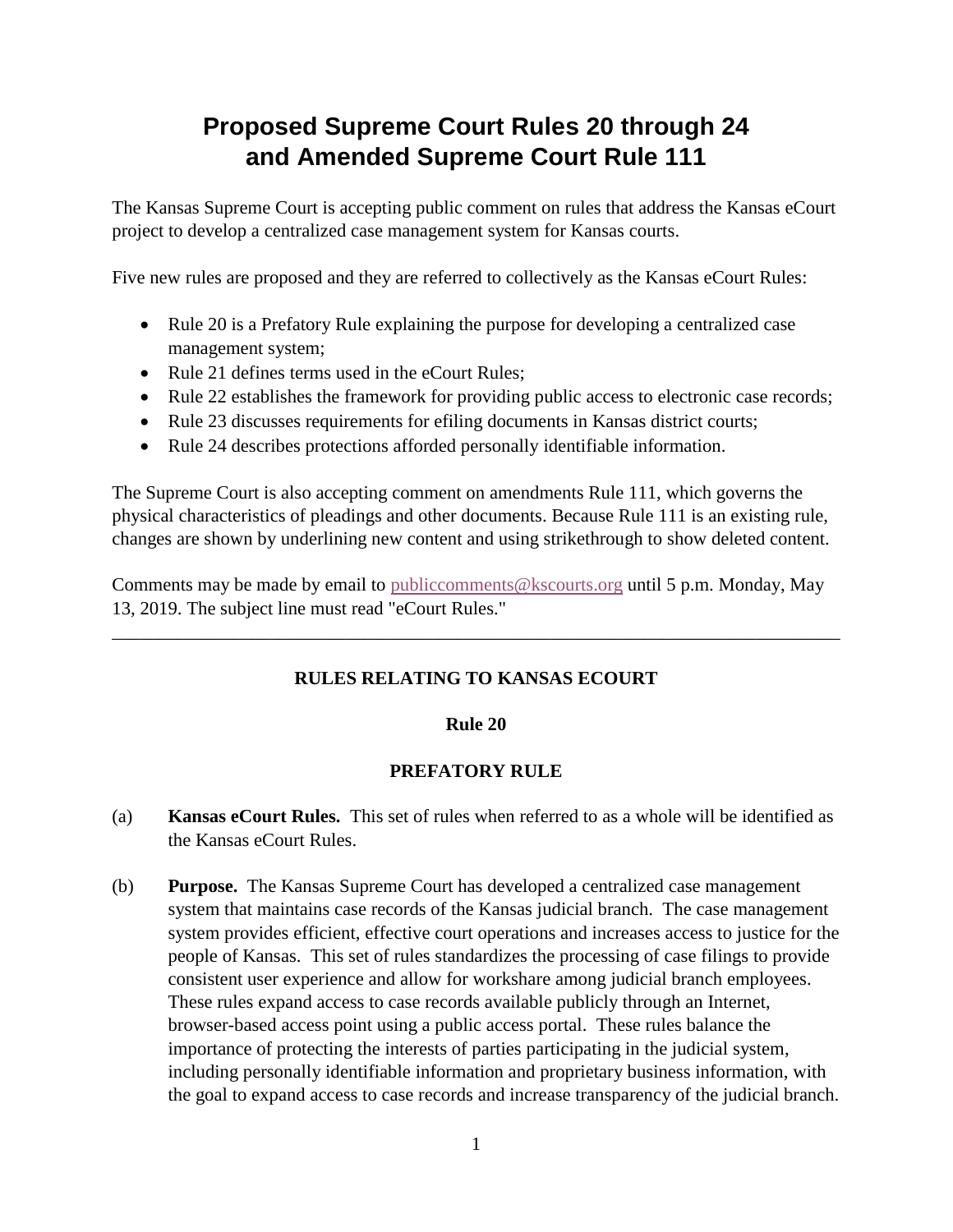- (c) **Statutory References.** In these rules, a reference to a statute includes any subsequent amendment to the statute.
- (d) **Applicability.** Unless otherwise indicated, these rules apply to courts as the Kansas eCourt case management system is implemented.

# **DEFINITIONS**

- (a) **"Attachment"** means a document attached in support of a pleading.
- (b) **"Business hours"** means the hours of the day the court is open to the public to conduct court-related business.
- (c) **"Case management system"** means the Kansas judicial branch system to receive, maintain, and store electronic case records in an Internet, browser-based format.
- (d) **"Case record"** means all electronic documents filed in a case. Each document in a case record must either be certified by the filer as compliant with Rule 24 or be filed under Rule 23(b).
- (e) **"Certification"** means that an attorney or a party if not represented by an attorney certifies that, to the best of the person's knowledge, the document being submitted for filing complies with requirements of K.S.A. 60-211(b).
- (f) **"Citation"** means:
	- (1) a Uniform Notice to Appear and Complaint issued by a law enforcement officer to a person alleged to have violated any of the statutes, rules, or regulations listed in, or authorized by, K.S.A. 8-2106 when signed by the officer and filed with a court having jurisdiction over the alleged offense, and
	- (2) a citation, as defined by K.S.A. 32-1049a(b), by a conservation officer or employee of the Kansas Department of Wildlife, Parks, and Tourism having law enforcement authority as described in K.S.A. 32-808 to a person alleged to have violated any of the wildlife, parks, or tourism statutes, rules, or regulations listed in, or authorized by, K.S.A. 32-1049(a) when signed by the officer or employee and filed with a court having jurisdiction.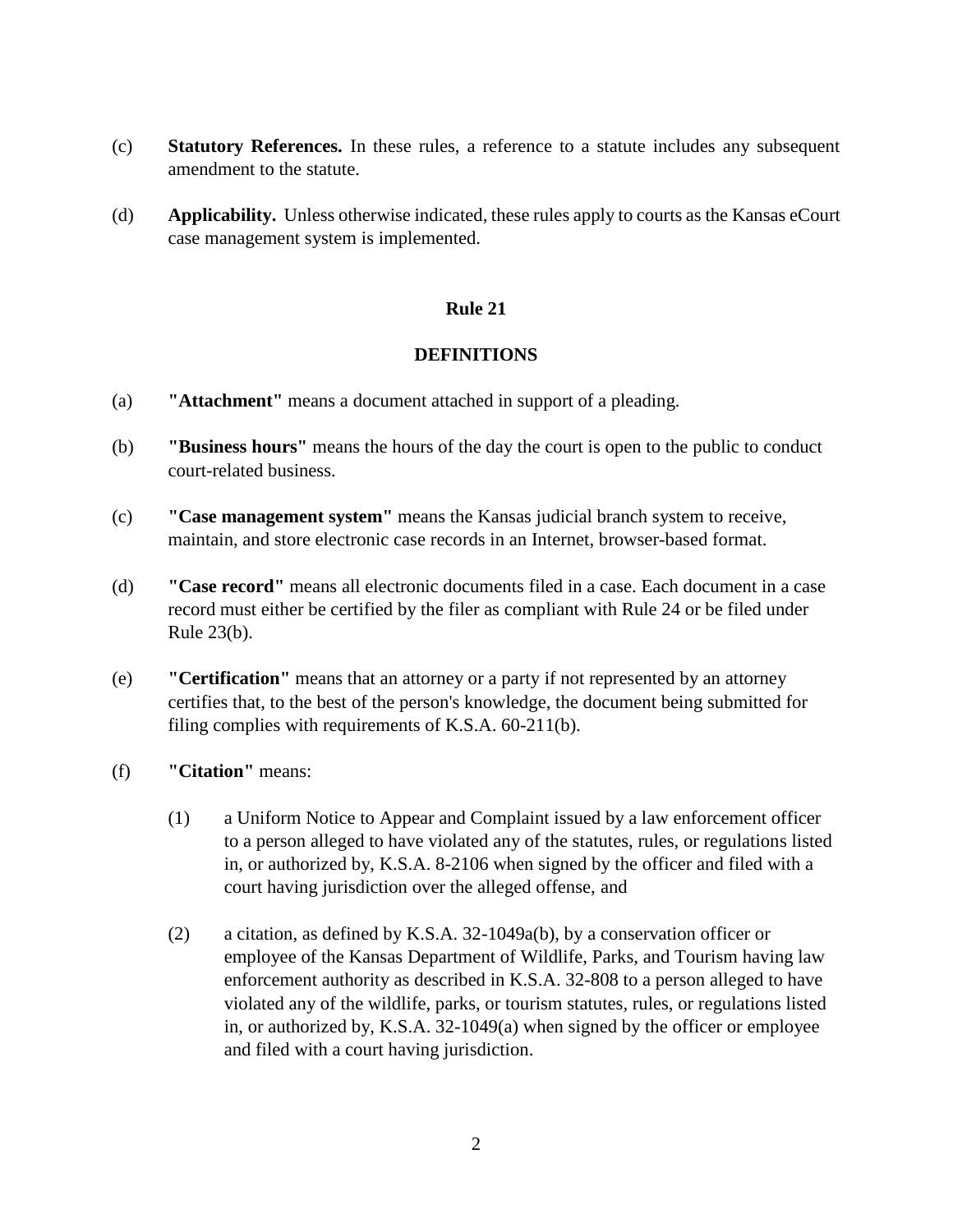- (g) **"Courthouse terminal"** means a computer terminal available to the public to access public case records at a courthouse. The courthouse terminal may be in a kiosk.
- (h) **"Efiling"** means the submission of a document through the use of either an approved district court electronic filing system as defined in Rule 122 or the appellate courts' electronic filing system as mandated by Rule 1.14.
- (i) **"Efiling interface"** means the contact point where a filing user submits an electronic document into the case management system which software then routes to appropriate court personnel for review, response, generation of additional documents, or further action.
- (j) **"Electronic access"** means access to case records available to the public through a courthouse terminal or remotely through the public access portal, unless otherwise specified in these rules.
- (k) **"Events index"** means items listed in a chronological index of filings, actions, and events in a specific case, which may include identifying information of the parties and counsel; a brief description or summary of the filings, actions, and events; and other case information. The events index, also referred to as the register of actions, is a record created and maintained by the judicial branch only for administrative purposes that is not part of the case record. The events index must comply with Rule 24.
- (l) "**Filing user**" means any individual who is authorized to submit a document through the Kansas Court eFiling System.
- (m) "**Judicial branch**" means the judicial branch of government, which includes all district and appellate courts, judicial officers, offices of the clerks of the district and appellate courts, the Office of Judicial Administration, court services offices, and judicial branch employees.
- (n) **"Kansas Court eFiling System"** means the Kansas Court Electronic Filing System that the Kansas Supreme Court has approved for use to submit documents in an electronic format to the case management system for Kansas district and appellate courts. The Kansas Court eFiling System (also referred to as the efiling system) provides a means to view case histories, check the status of submissions, send follow-up documents, and access service lists.
- (o) **"Nondocketable event"** means a note, memorandum, draft, worksheet, or work product of a judge or court personnel that does not record court action taken in a case.
- (p) **"Nonpublic case record"** means any case record that is sealed or made confidential by statute, caselaw, Supreme Court rule, or court order.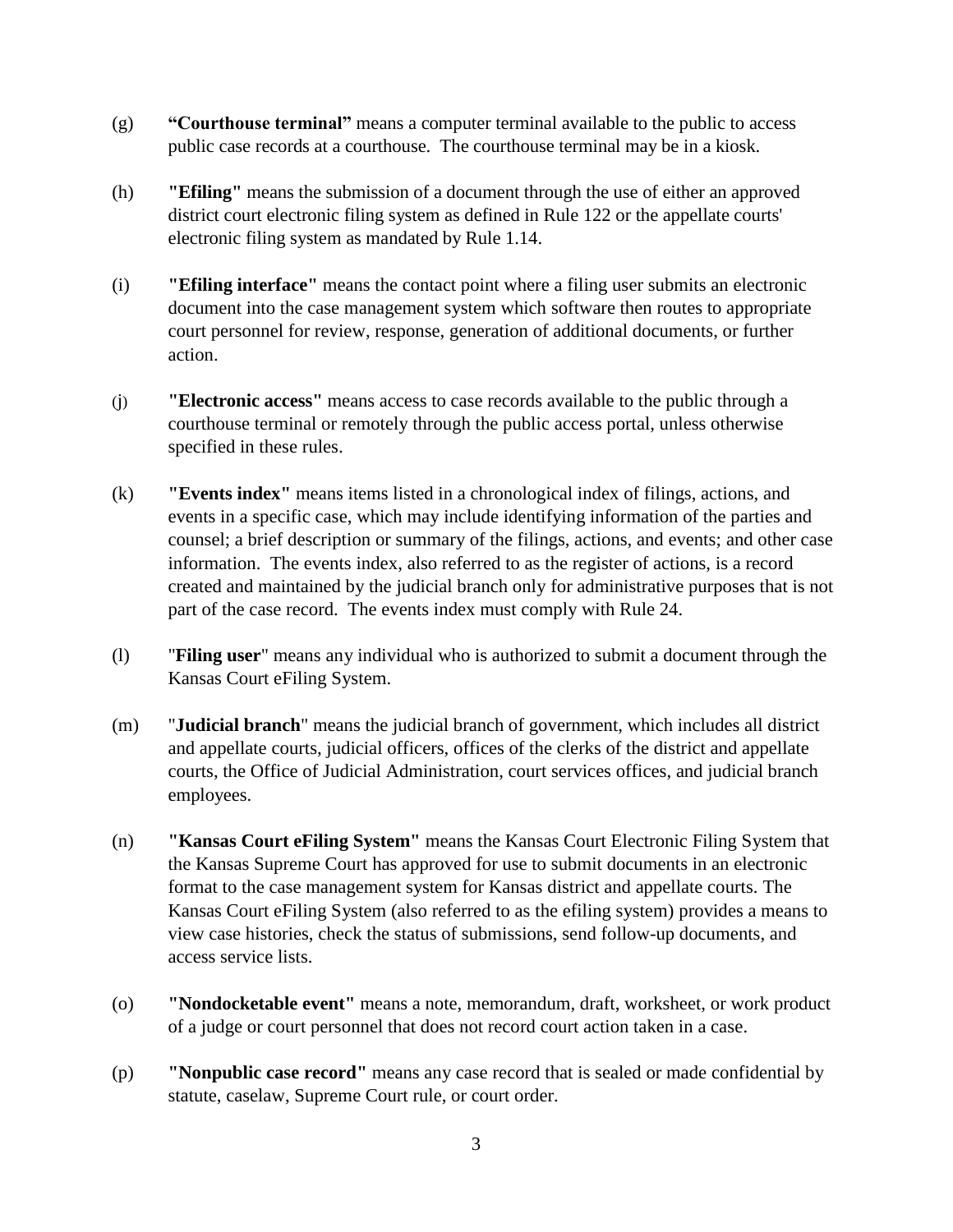- (q) **"Public"** means any person, business, nonprofit entity, organization, association, and member of the media.
- (r) **"Public access portal"** means an Internet, browser-based access point for the public to freely and conveniently access certain public case records. At the discretion of the Kansas judicial branch, the public access portal may require user registration, email or identity verification, or other protocol and may restrict bulk record access.
- (s) **"Public case record"** means any case record that is not sealed or made confidential by statute, caselaw, Supreme Court rule, or court order.
- (t) **"Sealed"** means a case type or document to which access is limited by statute, Supreme Court rule, or court order.
- (u) **"Standard operating procedures"** means those procedures adopted by the judicial administrator, with input from stakeholders, that ensure documents submitted electronically are processed efficiently, increase effectiveness of court operations, and enhance access to justice for the people of Kansas.
- (v) **"Trial exhibit"** means a document or object introduced or admitted into evidence in a court proceeding.

# **ACCESS TO ELECTRONIC DISTRICT COURT CASE RECORDS**

- (a) **Purpose.** Members of the public may access a public case record and the events index through multiple outlets, including a courthouse terminal and the public access portal. Allowing use of the public access portal, an Internet, browser-based access point, expands access to public case records and events indices and increases transparency of the judicial branch. Not all public case records and events indices will be available using the public access portal due to their sensitive nature. This rule identifies the types of cases and documents that will not be accessible through the public access portal. These cases and documents may still be accessible through alternative means, such as at a courthouse terminal.
- (b) **Access.** The ability of the public to access a case record and the events index will depend on the type of case; the nature of the document; and the applicable statutes, caselaw, Supreme Court rules, and court orders. Access to a case record and the event index by an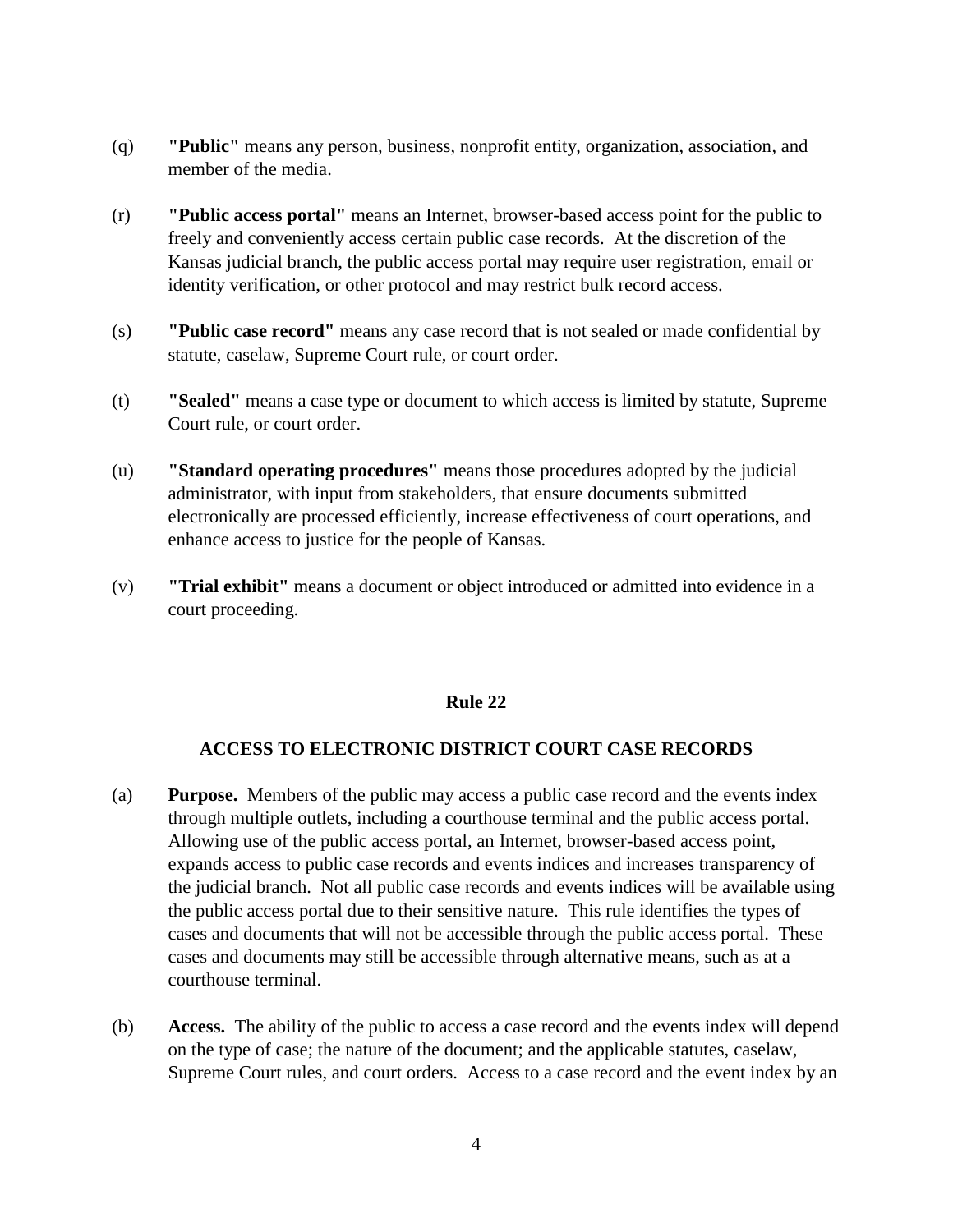attorney of record or a party if not represented by an attorney is not governed by this rule. Two levels of public access are possible.

- (1) **Public Access Through the Public Access Portal.** Unless excluded under subsections (c) or (d), a public case record and the events index are accessible for viewing using the public access portal as permitted by statutes, caselaw, Supreme Court rules, and court orders.
- (2) **Public Access at a Courthouse Terminal.** A public case record and the events index are accessible for viewing at a courthouse terminal as permitted by statutes, caselaw, Supreme Court rules, and court orders.
	- (A) Each district court must maintain a courthouse terminal accessible to the public for viewing and obtaining case records and events indices.
	- (B) A clerk will not compile information or provide bulk distribution of information under Rule 196(e).
	- (C) A request for documents is subject to the Kansas Open Records Act, K.S.A. 45-215 et seq., and other statutes, caselaw, Supreme Court rules, and court orders.
- (c) **Inaccessible Cases.** The following case types are not accessible through the public access portal:
	- (1) **Adoptions:** a case filed under the Kansas Adoption and Relinquishment Act, K.S.A. 59-2111 et seq.;
	- (2) **Care and Treatment:** a case filed under the Care and Treatment Act for Mentally Ill Persons, K.S.A. 59-2945 et seq., or under the Care and Treatment Act for Persons with an Alcohol or Substance Abuse Problem, K.S.A. 50-29b45;
	- (3) **Child custody proceedings:** a child custody proceeding under the Kansas Family Law Code, K.S.A. 23-2101 et seq.;
	- (4) **Child in need of care:** a case filed under the Revised Kansas Code for Care of Children, K.S.A. 38-2201 et seq.;
	- (5) **Coroner inquests:** a coroner inquest under K.S.A. 22a-230;
	- (6) **Divorces:** a dissolution of marriage case filed under the Kansas Family Law Code, K.S.A. 23-2101 et seq.;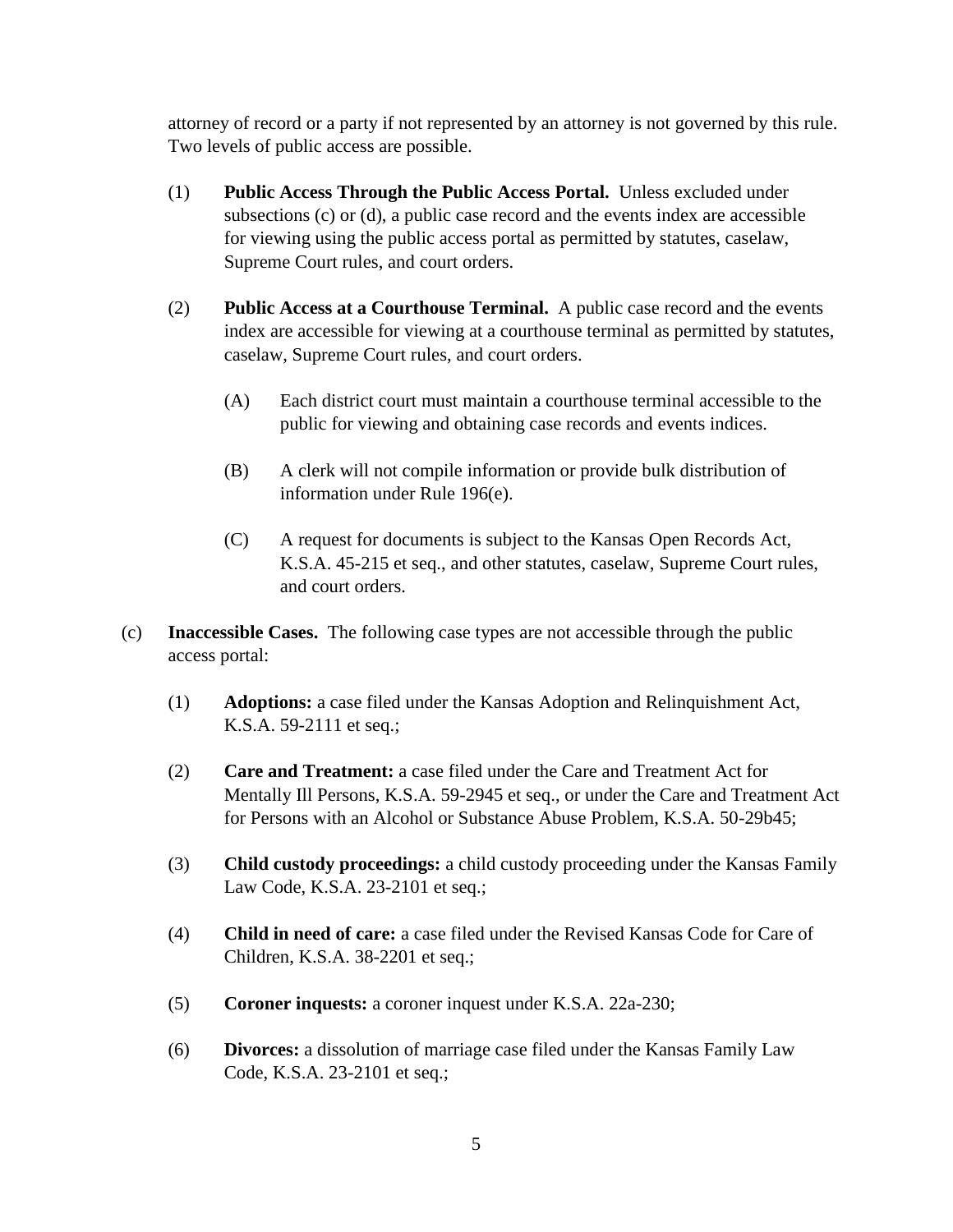- (7) **Expunged cases:** a case expunged under K.S.A. 21-6614 or K.S.A. 22-2410;
- (8) **Grand jury proceedings:** a grand jury proceeding under K.S.A. 22-3001 through K.S.A. 22-3006;
- (9) **Inquisitions:** an inquisition proceeding under K.S.A. 22-3101 through K.S.A. 22-3105;
- (10) **Juvenile offender:** a juvenile offender proceeding under the Revised Kansas Juvenile Justice Code, K.S.A. 38-2301 et seq.;
- (11) **Parentage:** a case filed under the Kansas Parentage Act, K.S.A. 23-2201 et seq.;
- (12) **Parental bypass:** a parental bypass proceeding under K.S.A. 65-6705;
- (13) **Protection from abuse:** a case filed under the Protection from Abuse Act, K.S.A. 60-3101 et seq.;
- (14) **Protection from stalking, sexual assault, or human trafficking:** a case filed under the Protection from Stalking, Sexual Assault, or Human Trafficking Act, K.S.A. 60-31a01 et seq.; and
- (15) **Uniform Interstate Enforcement of Domestic Violence Protection Orders Act:** a case filed under the Uniform Interstate Enforcement of Domestic Violence Protection Orders Act, K.S.A. 60-31b01 et seq.
- (d) **Inaccessible Documents.** The following documents are not accessible through the public access portal:
	- (1) **Child Death Review Board:** a Child Death Review Board document filed under K.S.A. 22a-244;
	- (2) **Citations:** a citation filed under K.S.A. 8-2106 or K.S.A. 32-1049;
	- (3) **Coroner reports:** a coroner report filed under K.S.A. 22a-232;
	- (4) **Marriage license documents:** a marriage license document other than the limited marriage license record the district court clerk creates under Supreme Court Rule 106(d);
	- (5) **Poverty affidavits:** a poverty affidavit prepared under K.S.A. 22-4504 or K.S.A. 60-2001;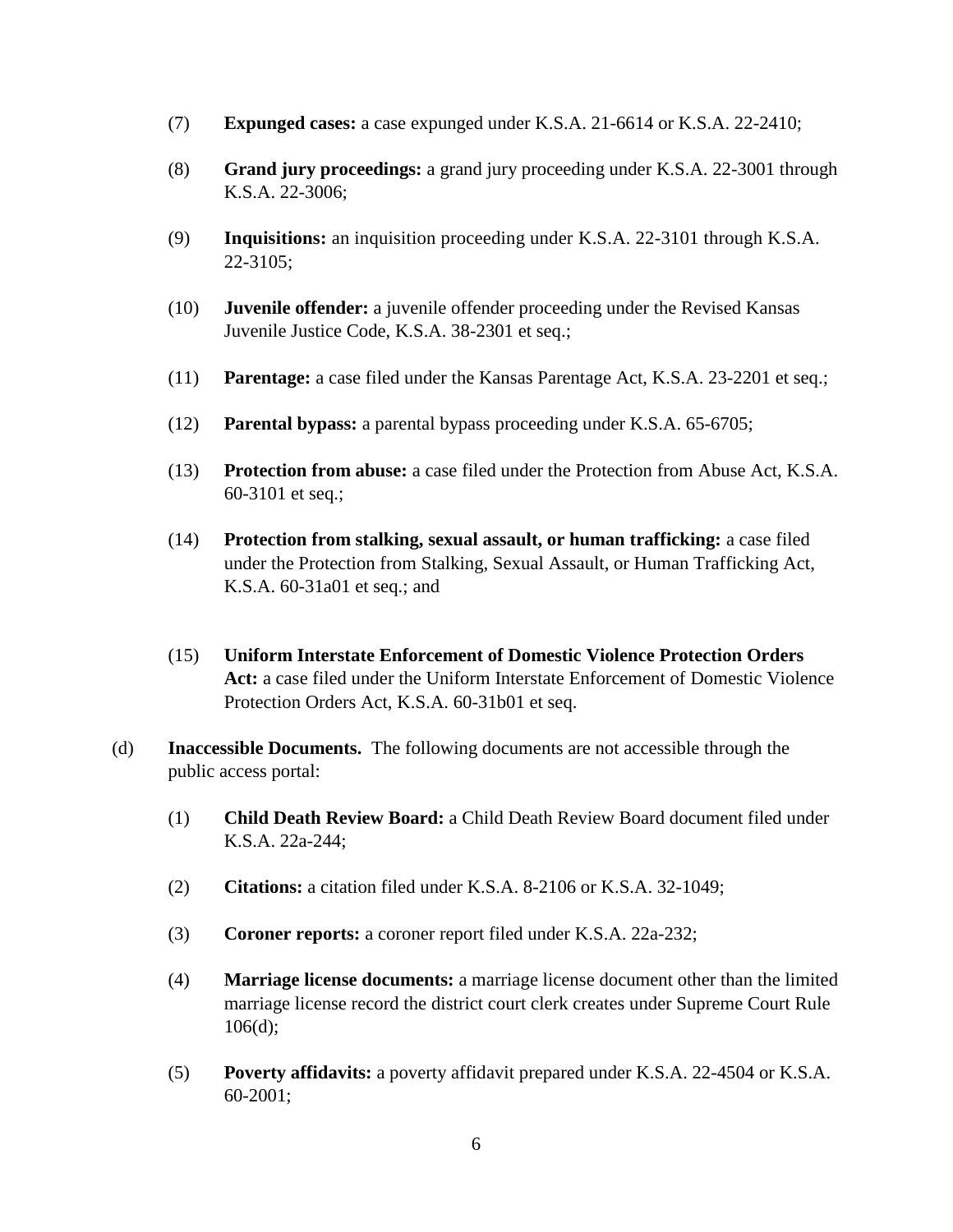- (6) **Presentence investigation reports:** a presentence investigation report prepared under K.S.A. 21-6813;
- (7) **Probable cause affidavits:** a probable cause affidavit prepared under K.S.A. 22- 2502;
- (8) **Record of an agency proceeding:** a record of an agency proceeding under the Kansas Administrative Procedure Act, K.S.A. 77-501 et seq., or the Kansas Judicial Review Act, K.S.A. 77-601 et seq.;
- (9) **Trial exhibits**; and
- (10) **Warrants:** an arrest warrant issued under K.S.A. 22-2302, a search warrant issued under K.S.A. 22-2502, and any bench warrant.

## **FILING IN A DISTRICT COURT**

- (a) **Filing User's Obligations.** When filing a document with the district court, at the efiling interface, a filing user must correctly designate the case and document type and indicate if the document is submitted under subsection (b) or certify that the document complies with Rule 24.
	- (1) A court employee is not required to review a document that a filing user submits to ensure that the filing user appropriately designated a case, document, or information.
	- (2) If a document does not comply with these rules, the court may order that the document be segregated from public view until a ruling has been made on its noncompliance.

### (b) **Filing Under Seal.**

- (1) If a filing user submits a document under a pre-existing seal order, the filing user must affirm by certification on the efiling interface that such an order exists.
- (2) If at time of filing a filing user believes that a document not covered by a preexisting seal order should be sealed, the filing user must separately submit a motion to seal that includes a general description of the document at issue. The filing user must affirm by certification on the efiling interface that a motion to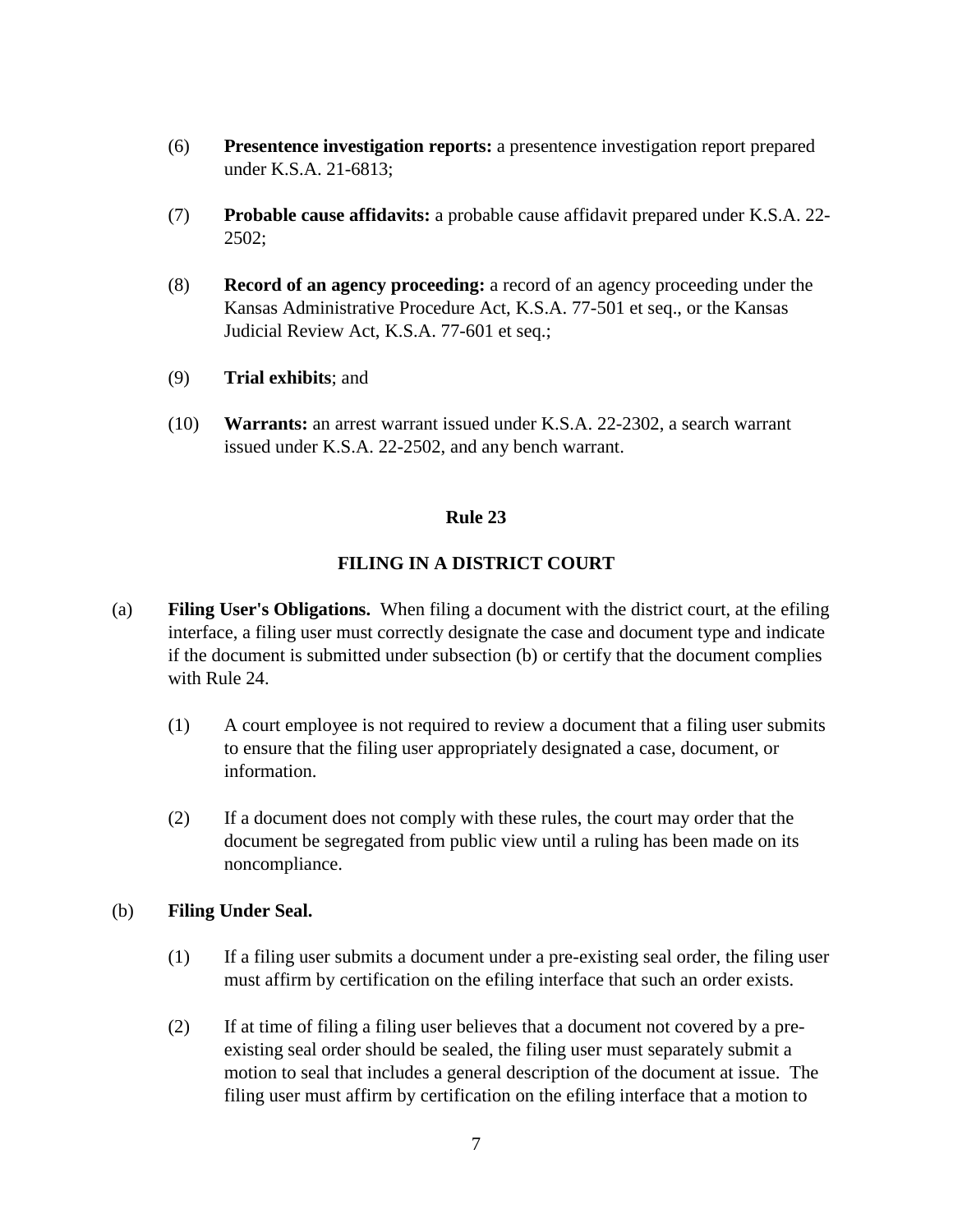seal has been submitted. The clerk then must designate the document nonpublic until the court rules on the motion to seal.

(3) A filing user may file a motion to seal a document already on file. The motion must specify the document to be sealed. When a motion to seal is filed, the identified document must be deemed nonpublic until the court rules on the motion to seal.

# (c) **District Court Clerk Processing of an eFiled Document.**

- (1) **Document Review.** Upon receipt of a document submitted to a district court using the Kansas Court eFiling System, a clerk of the district court is authorized to return the document only for the following reasons:
	- (A) the document is illegible or in a format that prevents it from being opened;
	- (B) the document does not leave a margin sufficient to affix a file stamp, as required by Rule 111;
	- (C) the document does not have the correct county designation, case number, or case caption; and
	- (D) the applicable fee has not been paid or no poverty affidavit is submitted with the document or already on file in the case.
- (2) **Timeline for a Clerk to Process a Document.** A clerk of the district court must process a document for filing as quickly as possible but not more than four business hours after the filing user submits the document for filing.
- (3) **Return of Document.** If a clerk determines that a document must be returned for any of the reasons listed in subsection  $(c)(1)$ , the clerk must designate the reason for its return.
- (4) **Quality Review.** If a document is not rejected under subsection  $(c)(1)$ , a clerk will approve the document for filing in the case management system. The clerk may flag the document for further review as authorized by the standard operating procedures adopted by the judicial administrator.
- (5) **File Stamping a Document.** A document submitted through the Kansas Court eFiling System will be marked with the date and time of original submission.
- (d) **Inclusion of a Paper Document.** If a clerk is authorized to accept a paper document for filing in a case record under a standard operating procedure adopted by the judicial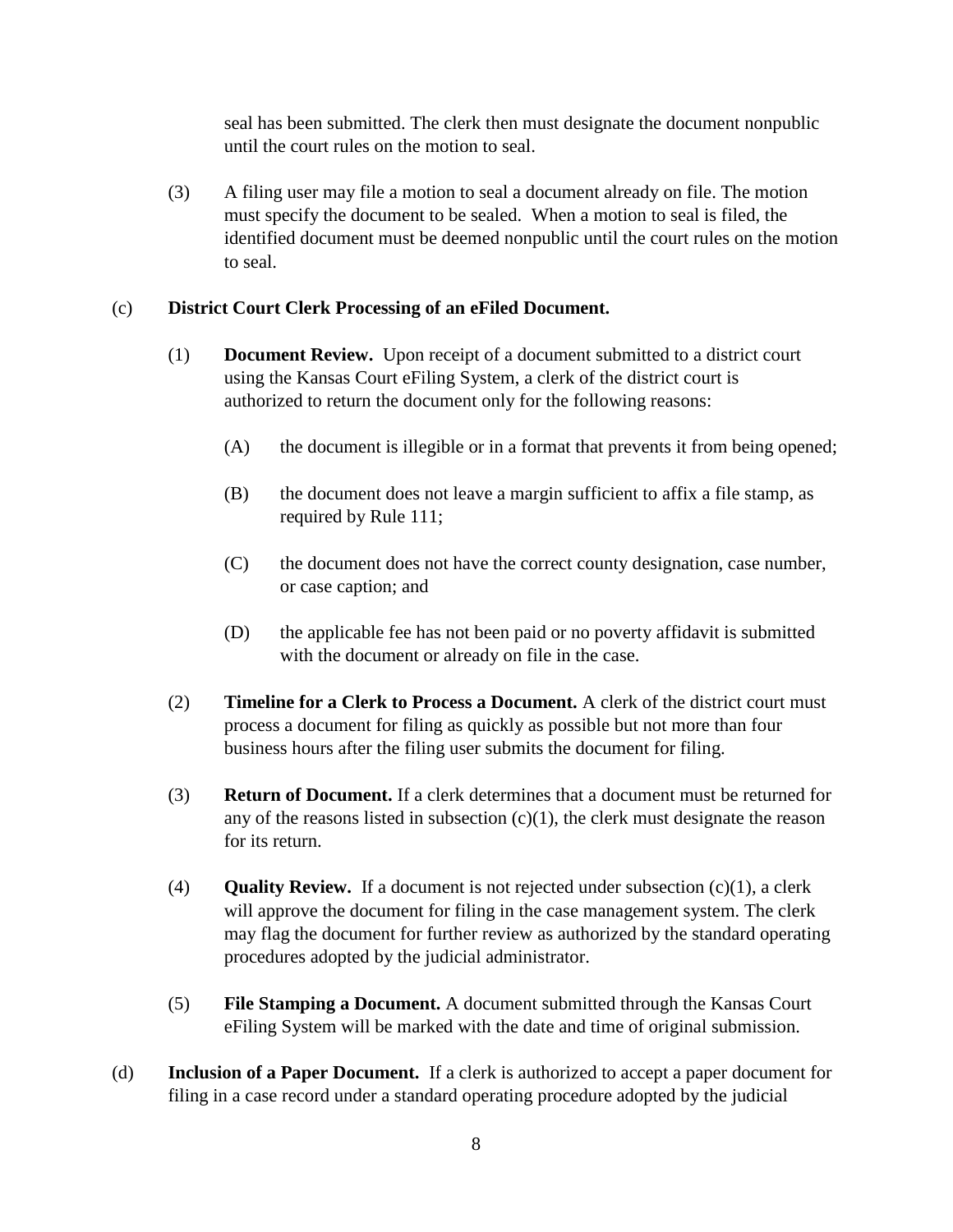administrator, the clerk must follow the requirements of that procedure for including the document in the case management system.

# **Rule 24**

#### **PROTECTION OF PERSONALLY IDENTIFIABLE INFORMATION**

- (a) **Obligation to Redact Personally Identifiable Information.** In all filings, an attorney, or a party if not represented by an attorney, is solely obligated to protect the confidentiality of personally identifiable information as identified in this rule by ensuring that the filing contains no personally identifiable information. A district court clerk has no duty to review a document to ensure compliance with this rule.
- (b) **Personally Identifiable Information.** The following is personally identifiable information:
	- (1) the name of a minor and, if applicable, the name of a person whose identity could reveal the name of the minor;
	- (2) the name of an alleged victim of a sex crime;
	- (3) the name of a petitioner in a protection from abuse case;
	- (4) the name of a petitioner in a protection from stalking, sexual assault, or human trafficking case;
	- (5) the name of a juror or venire member;
	- (6) a person's date of birth except for the year;
	- (7) any portion of the following:
		- (A) an email address except when required by statute or rule;
		- (B) a computer user name, password, or PIN; and
		- (C) a DNA profile or other biometric information;
	- (8) the following numbers except for the last four digits:
		- (A) a social security number;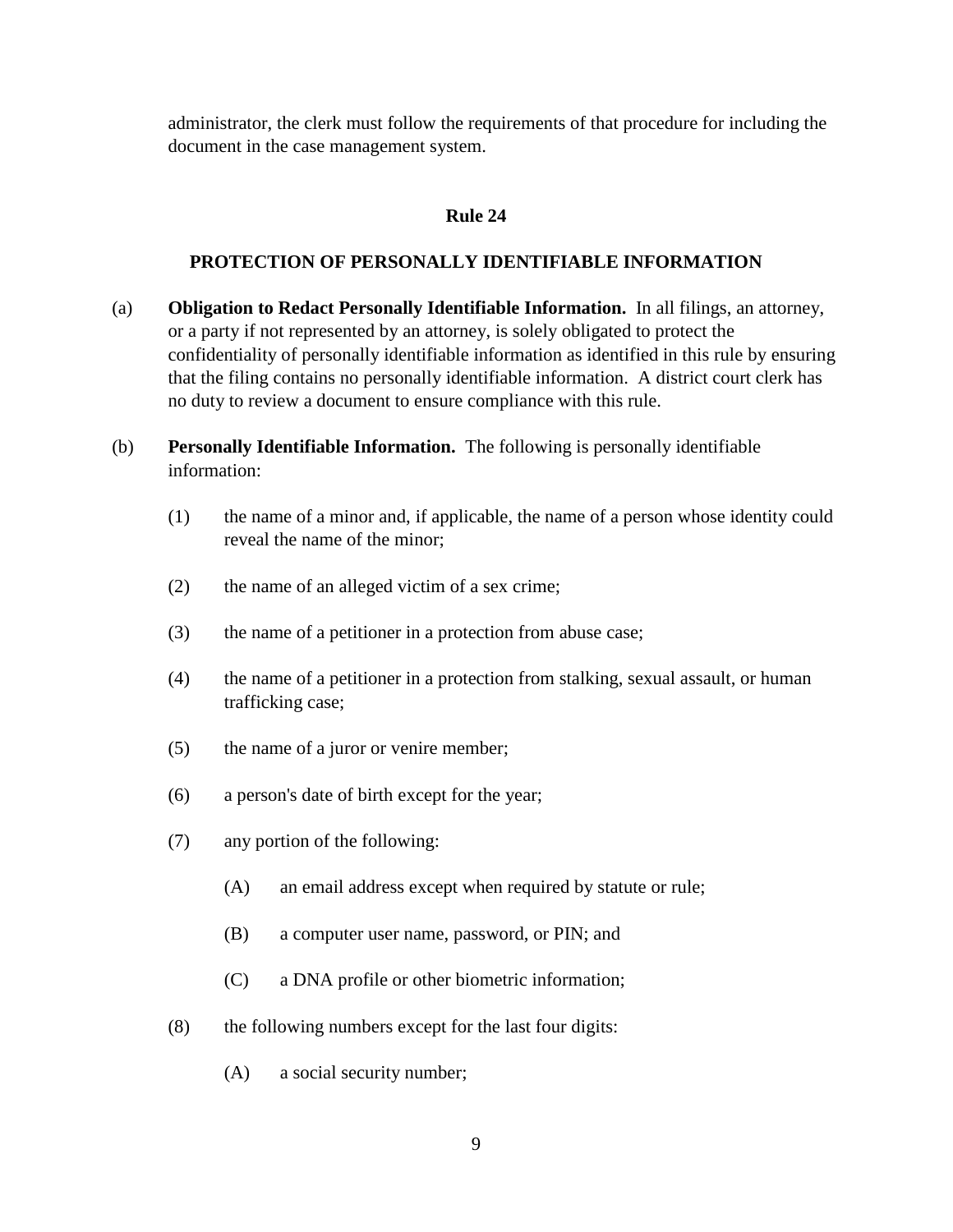- (B) a financial account number, including a bank, credit card, and debit card account;
- (C) a taxpayer identification number (TIN);
- (D) an employee identification number;
- (E) a driver's license or nondriver's identification number;
- (F) a passport number;
- (G) a brokerage account number;
- (H) an insurance policy account number;
- (I) a loan account number;
- (J) a customer account number;
- (K) a patient or health care number;
- (L) a student identification number; and
- (M) a vehicle identification number (VIN); and
- (9) any information identified as personally identifiable information by court order.
- (c) **Exceptions.** The following is not personally identifiable information:
	- (1) an account number that identifies the property alleged to be the subject of a proceeding;
	- (2) the name of an emancipated minor;
	- (3) information used by the court for case maintenance purposes that is not accessible by the public;
	- (4) information a party's attorney, or a party if not represented by an attorney, reasonably believes is relevant and material to an issue before the court; and
	- (5) the initials or pseudonym of any person identified in subsections  $(b)(1)$  to  $(b)(5)$ .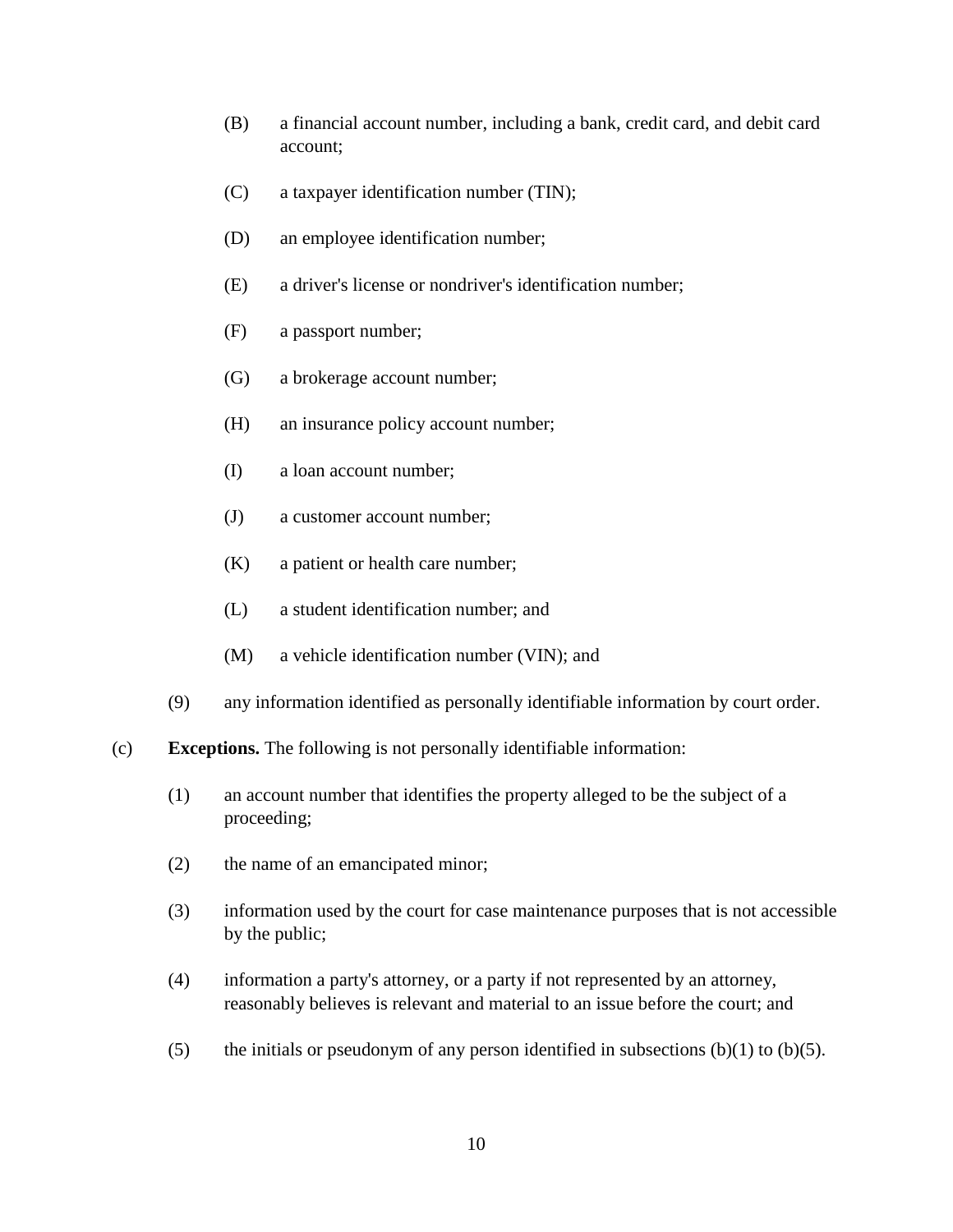- (d) **Administrative Information Required.** When a filing user submits a new case through the Kansas Court eFiling System, the filing user must complete the administrative information requested at the efiling interface to the extent possible. If an initial pleading in a new case is in paper form, the filer must submit a paper cover sheet that substantially complies with the form located on the judicial council website. The following rules apply.
	- (1) Personally identifiable information gathered for administrative purposes when a new case is efiled:
		- (A) if stored electronically, must be accessible only by authorized court personnel and
		- (B) is not subject to reproduction and disposition of court records under Rule 108.
	- (2) Personally identifiable information gathered for administrative purposes using a paper cover sheet:
		- (A) must not be retained in the case file;
		- (B) is not subject to reproduction and disposition of court records under Rule 108; and
		- (C) may be shredded or otherwise destroyed within a reasonable time after the case is entered electronically into the case management system.
	- (3) In an action for divorce, child custody, child support, or maintenance, the administrative information provided must include, to the extent known:
		- (A) the parties' social security numbers;
		- (B) the parties' birth dates; and
		- (C) the parties' child's full name or pseudonym, social security number, and birth date.
- (e) **Certification.** Each document submitted to a court must be accompanied by a certification by an attorney, or by a party if not represented by an attorney, that the document has been reviewed and is submitted under Rule 23(b) or complies with this rule*.*